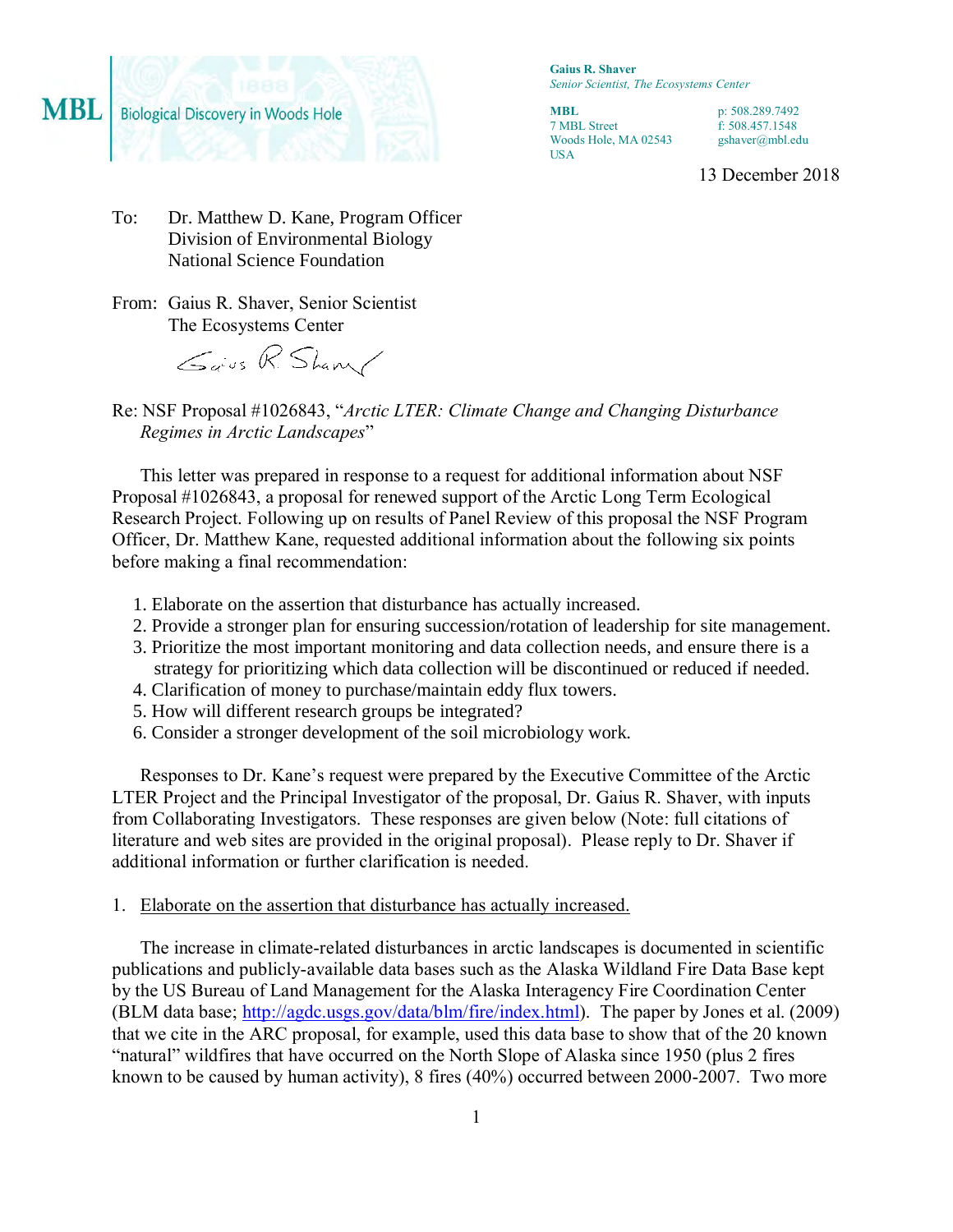North Slope fires occurred in 2008 [\(BLM data base\)](http://agdc.usgs.gov/data/blm/fire/index.html). The total of 10 North Slope fires within the last decade account for over two-thirds of the total area burned north of the Brooks Range since 1950.

The increase in wildfire is driven not only by an increased frequency of warm, dry summers [\(ARC LTER data base\)](http://ecosystems.mbl.edu/arc/) but also by a greater-than-tenfold increase in frequency of summer lightning strikes North of the Brooks Range [\(BLM data base\)](http://agdc.usgs.gov/data/blm/fire/index.html). We did not discuss this in detail in our proposal because the lightning data are confounded by improvements made to the sensor network during the 1990s, although a large (several-fold) increase in lightning within the last decade is certain. The increase in lightning is almost certainly due to the greater summer warmth and the energy available to form convective thunderstorms even on the Coastal Plain, much farther north than in earlier decades.

The increase in thermokarst activity in Northern Alaska and specifically in the region near Toolik Lake is documented in two recent publications by ARC researchers (Bowden et al. 2008, Goosef et al. 2009) as well as by others (e.g., Hinzman et al. 2005), showing that the occurrence of thermokarsts "…has increased more than 200% since the 1980s". The forms taken by these disturbances are varied and include both hillslope thermokarsts and various forms of glacial and other ground-ice melting. A major collaborating project led by LTER PI Breck Bowden is currently funded to document these changes, including several sites on different kinds of thermokarsts near Toolik Lake. Since the Anaktuvuk River wildfire occurred in 2007, the ARC LTER and collaborating projects have also documented a number of thermokarst failures within the burn perimeter that appear to be caused by increased heat flux into the ground as a result of the fire; regardless of the exact mechanism, these thermokarsts clearly formed in response to the fire's effect on surface energy balances, meaning that as fire increases so will thermokarst failures. We are working rapidly to write up these results and publish them.

Several other forms of disturbance have also increased in the Arctic (reviewed by Hinzman et al. 2005). One that was documented in a recent publication by ARC LTER researchers is the intensification of stratification of Toolik Lake as a result of changes in lake physics (MacIntyre et al. 2009). Other disturbances include a changing hydrologic regime as documented by LTER researchers (Peterson et al. 2006) with consequent impacts on fish migration and stream communities (Deegan, Huryn, Peterson NSF Grant # 0902153), on element cycling of streams (Bowden, Peterson, Gooseff et al. NSF Grant # 0902106) and on inputs to the Arctic Ocean (Peterson et al. NSF Grant # 0732985). Climate change is also felt as a disturbance to the timing of key phenology events for plants and animals (Gough, Boelman, Wingfield NSF Grant # 0908602) and in soil processes (Schimel, Weintraub, Rastetter NSF Grant #0902038).

Finally, the increase in climate-related disturbances in the Arctic is increasingly noted in social science research on northern communities, particularly those dependent on subsistence hunting and fishing (e.g., *The Earth Is Faster Now: Indigenous Observations of Arctic Environmental Change*. Igor Krupnik and Dyanna Jolly, eds. Arctic Research Consortium of the United States, University of Alaska, Fairbanks, AK. xxviii+356 pp.). Our current efforts to develop a social science component of the ARC LTER are focused on improved understanding of how local, subsistence lifestyles are affected by climate change, including climate-related disturbances like fire and thermokarst. The native residents of northern Alaska increasingly report these disturbances as something that is affecting their lives and livelihoods (G. Kofinas unpublished data; Smithsonian Magazine, March 2010). In visits to several local communities (Barrow, Anaktuvuk Pass, Kaktovik) we have come away with the impression that, if anything, climate change-related disturbances are underreported in the available data bases.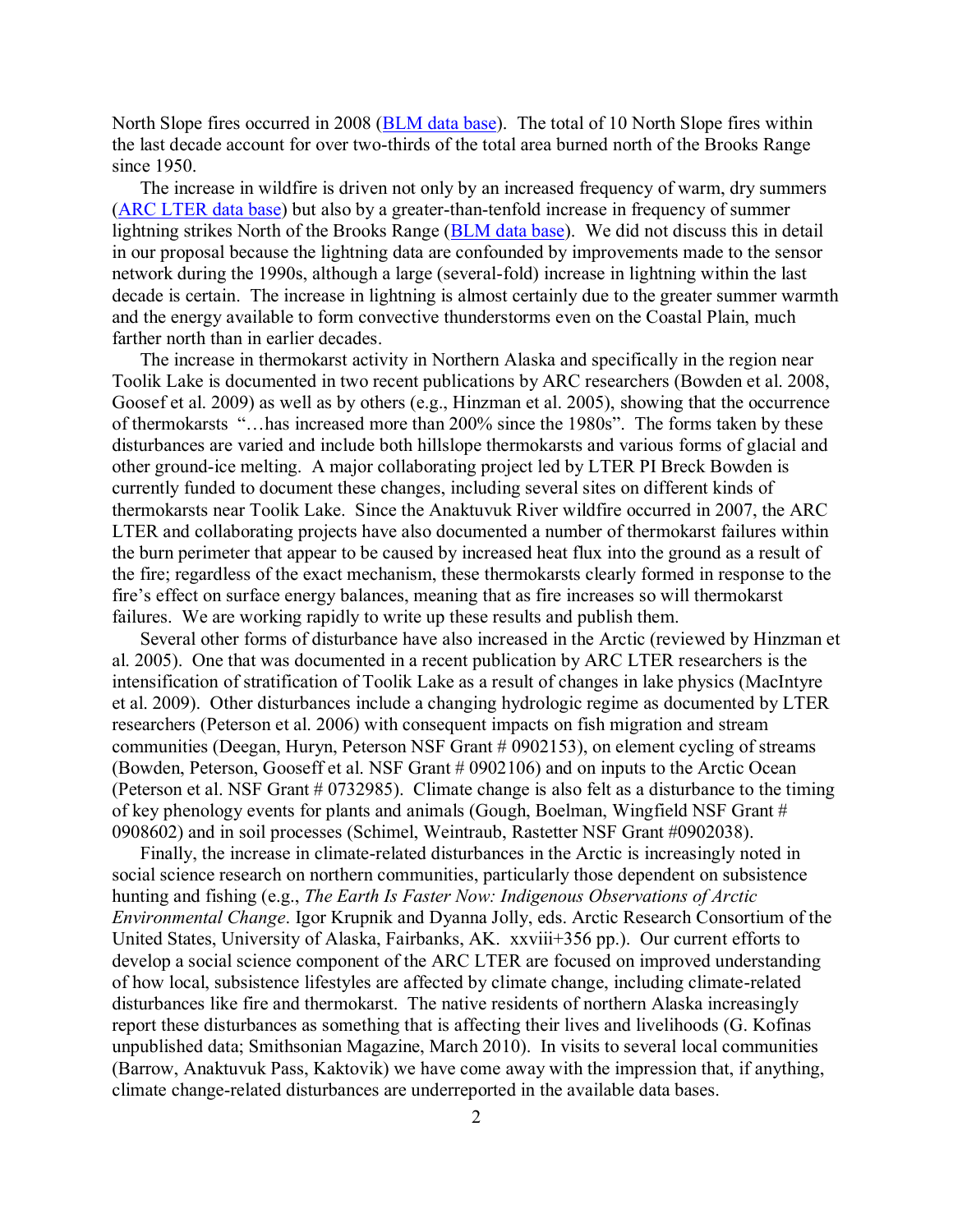#### 2. Provide a stronger plan for ensuring succession/rotation of leadership for site management.

There are at least three elements to the issues of succession or rotation of project leadership, including (1) succession of the lead PI, (2) succession of the Executive Committee members and leaders of the terrestrial, lakes, streams, and land-water research groups, and (3) succession of senior collaborating investigators and continued recruitment of new investigators to the project. These are all linked in that a successful solution to the first depends on the second, which depends on the third. Because these are generally important management issues, we mentioned them in our proposal mainly to indicate that we are thinking forward, trying to anticipate management issues we can expect to arise not only over the next six years of LTER support (2010-2016), but that will affect the evolution of the ARC LTER over the very long term (2016 and beyond).

We assume for now that our current organizational structure, which has worked well for us in the past, will endure for at least the next 6 years of renewed funding. We also assume that the next lead PI will come from among the PIs and Collaborating Investigators who are most familiar with the ARC LTER, its history, and its long-term plans and goals. The model for transition of overall project leadership is thus the same one we have followed successfully in the transition from the current project (LTER IV; 2004-2010) to the renewed project (LTER V; 2010-2016), in which G Shaver, a long-time member of the ARC Executive Committee, replaced J Hobbie as lead PI.

The most important and immediate issue to address is the succession/rotation among members of the Executive Committee. Two members of this committee (representing the Terrestrial and Lakes research groups) must be replaced within the next year or two as Shaver becomes lead PI and Chris Luecke retires from the Committee. This will be accomplished after discussion among investigators within each of the research groups, with the selection made by the Executive Committee and the lead PI. We also have the general need to expand the pool of Collaborating Investigators with experience in the management issues that the Executive Committee handles; this includes issues such as budgeting, permitting, interactions with the LTER Network, interactions with NSF, organization and collation of various project reports, and sundry other tasks. We may have to replace other members of the Executive Committee over the next six years. As described in our proposal, we will handle these issues by inviting one or two "rotating" members to each meeting of the Executive Committee (twice a year in Woods Hole, in late fall and early spring, usually with a third meeting during summer at Toolik Lake). We will also invite collaborating investigators to participate in these meetings by conference call. Finally, we already engage collaborating investigators in several of the (mostly mundane) tasks that the Executive Committee handles, such as permitting and report-writing.

It is critical that we continue to attract new collaborating investigators to the project, not only because this invigorates our science but also because new investigators will eventually become project leaders. Every year we invite new, mostly younger investigators (frequently including those who have worked with the ARC LTER as students and postdocs) to join us at Toolik Lake. Often, these preliminary visits lead to longer-term commitments to collaborate with us and to independently-funded projects that take advantage of the long-term ARC experiments and data base. This sequence of increasing interactions creates a group of researchers from which new project leaders will emerge. The opportunities to nominate potential new collaborators have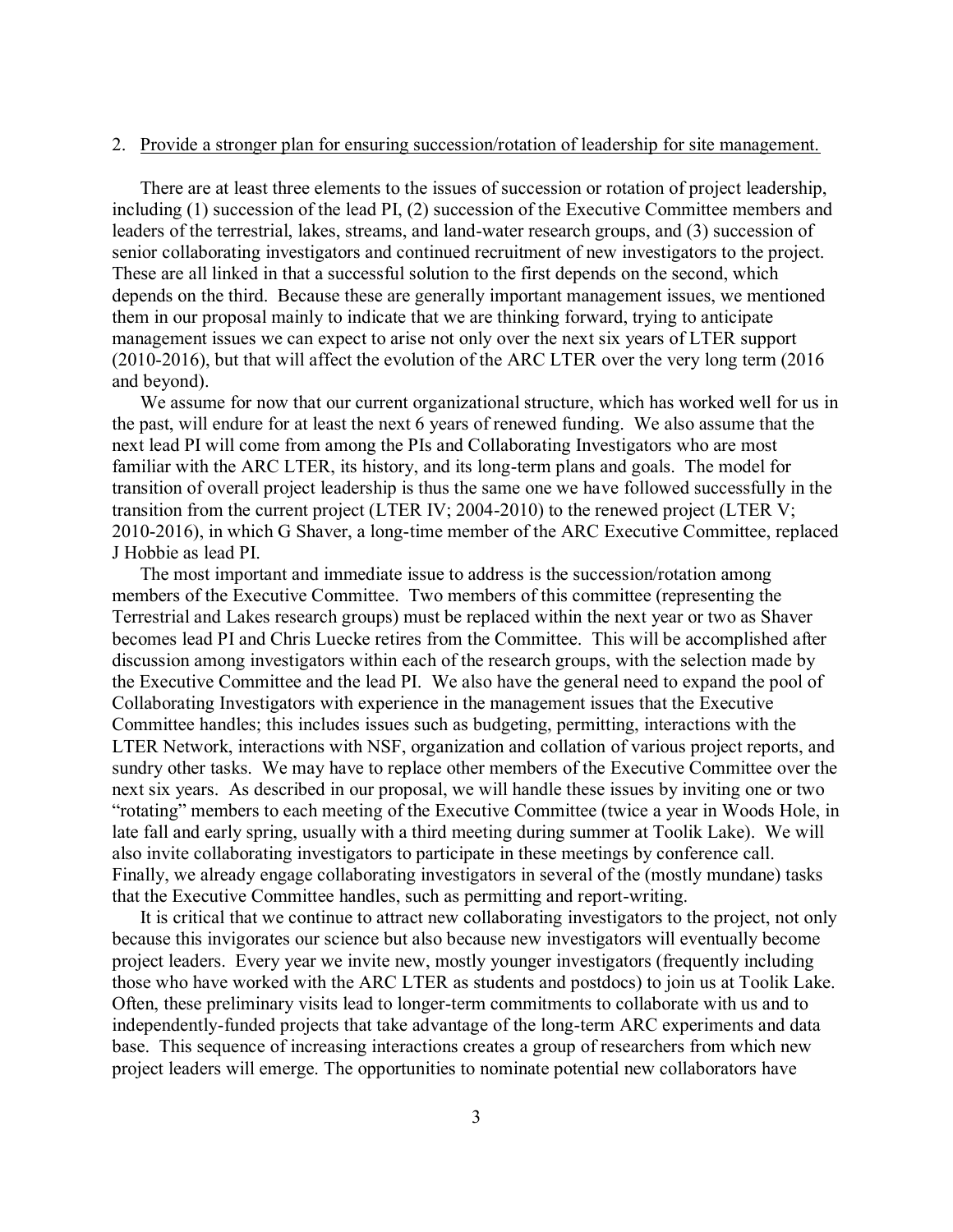increased greatly in the last few years as the number of independent NSF-funded projects relevant to the ARC LTER and based at the Toolik Field Station has increased

A final, essential consideration in our planning for succession is the timing of all these changes. At present we believe we have at least 4-5 years to make a decision about who will be the next lead PI and whether there will be any changes to the makeup or responsibilities of the Executive Committee in LTER VI (2016-2022). Following our successful model of lead-PI succession, this would allow 1-2 years for the new lead PI and the Executive Committee to organize the writing of the next proposal, followed by the transition to LTER VI (just as Hobbie will transition to Shaver from LTER IV to LTER V). We expect that the changes to the Executive Committee will begin within the next year or two, with the appointment of new representatives of the Lakes and Terrestrial Groups. Recruitment of new investigators has already begun and opportunities for additional investigators to become involved in Executive Committee activities will begin with our meetings at Toolik Lake in summer 2010. As we did in the current funding period, we will use our 3-year project review in 2014 as a timely opportunity to discuss these planned changes, and our overall plan for succession of leadership, with the Review Team. This means that we must develop a more specific timetable and plan for discussion with the Review Team by the summer of 2014.

3. Prioritize the most important monitoring and data collection needs, and ensure there is a strategy for prioritizing which data collection will be discontinued or reduced if needed.

In answering this question we will first discuss the STRATEGY, then the PRIORITES we use for designing our monitoring and data collection program and integrating it with our research questions and goals.

Our monitoring and data collection STRATEGY is two-fold: First, we will build, over the long term, a data base that describes comprehensively the states, temporal trends, and temporal and spatial variability in the characteristic and representative terrestrial and aquatic ecosystems of the landscape near Toolik Lake. The data base includes both short- and long-term data sets ranging from organism function and distribution at the population and community-levels to data on ecosystem-level states and processes (e.g., element stocks and budgets, NEP, N-cycling) and the abiotic drivers of hydrology and meteorology. Second, we will build, over the long term, a data base that allows us to optimize our ability to address the fundamental issues in long term ecological research that are common to all ecosystems, and that we have chosen for particular emphasis in the ARC LTER. These strategic aims are pursued with several applications in mind, including:

- (1) developing a basic understanding of the structure and functioning of these arctic ecosystems, how they are regulated, and how they change;
- (2) developing the means to promote effective comparisons and synthesis of understanding of ecosystem structure and function among sites within the LTER Network, and among other sites and networks especially in the Arctic and Boreal regions;
- (3) developing the means to interpret in the context of whole ecosystems and biogeochemical cycles the many more narrowly-focused studies on individual populations, communities, and biogeochemical and geophysical processes that are based at Toolik Lake;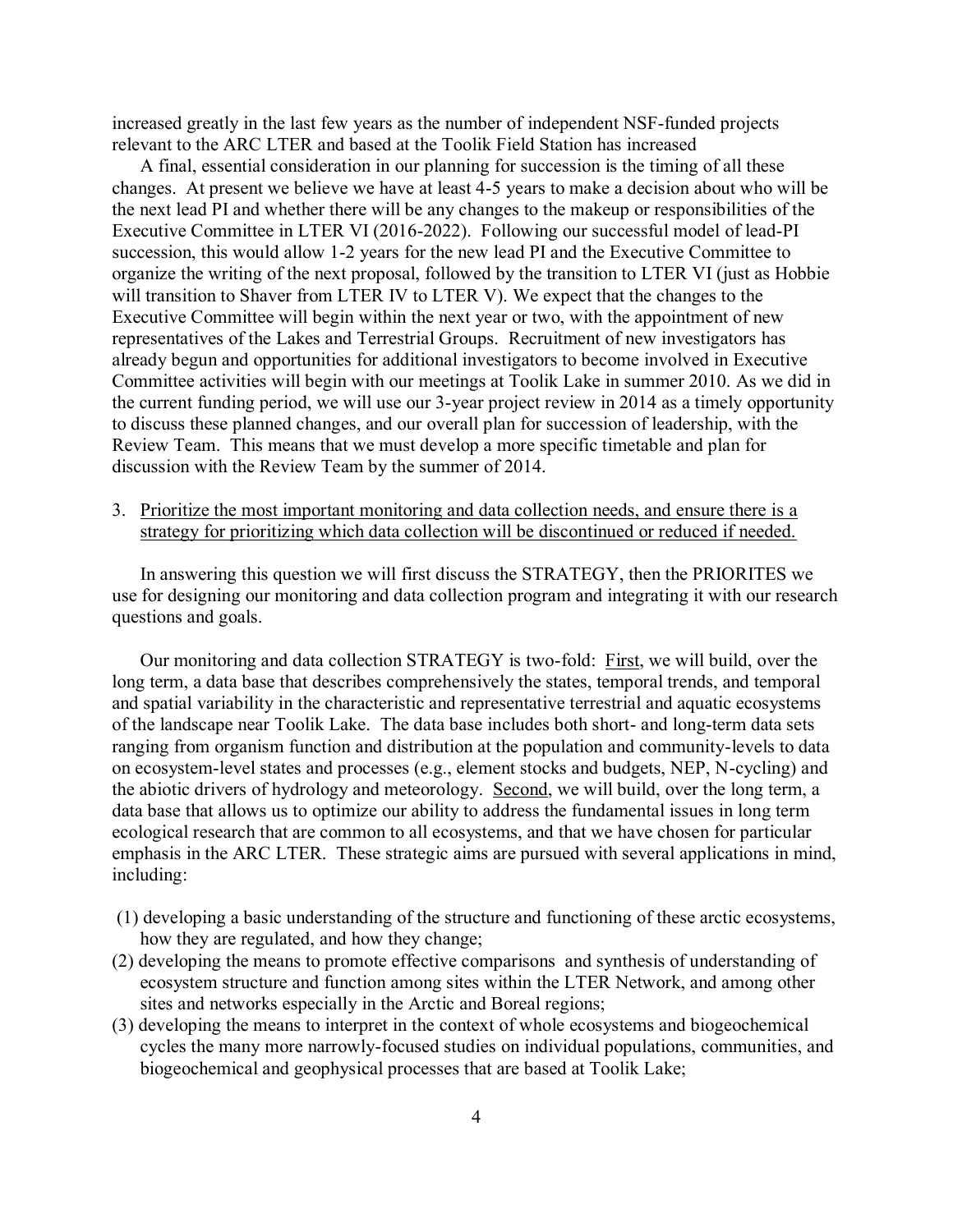- (4) developing the means to "scale up" our understanding, in both space and time, to make largearea, long-term predictions of change in the ecosystems and landscapes near Toolik Lake.
- (5) developing understanding of the specific topics in fundamental ecology that are particularly amenable to research in arctic landscapes; i.e., those topics where the particular characteristics of arctic ecosystems make them especially good "model ecosystems" for advancing our fundamental, broad understanding.

With this STRATEGY in mind, our PRIORITIES are determined as a series of tradeoffs involving the number and diversity of variables to be measured, and the frequency and replication of data collection needed to adequately implement our strategy. There are also tradeoffs involving short- versus long-term project goals and the constantly-changing array of opportunities for collaborations involving research on sites maintained by the ARC LTER. As the ARC LTER research has evolved over the last three decades, decisions about these tradeoffs have often resulted in decisions to discontinue, reduce replication, or reduce frequency of observations in collection of individual long-term data sets.

Overall data collection priorities are discussed at our annual project meeting and for the whole project they are reset every 6 years, as part of the preparation of the renewal proposal. In our currently-pending proposal (ARC LTER V), the results of this prioritization exercise are presented as Table 2-2 , "*Core monitoring and process studies to be carried out by ARC LTER personnel*" (NSF Proposal #1026843, pages 2-24 and 2-25). To develop this table, each of the four research groups underwent a prioritization exercise, as described below:

- a. Land-Water Interactions: After the 2007 Site Review and prior to the writing of our renewal proposal, the Land-Water Interactions group reviewed and prioritized its data collection needs and monitoring activities. As a result, we have discontinued a semi-long-term experiment on water additions to tundra and we have reduced our monitoring of soilwater chemistry in two different watersheds. The justification for these decisions was based on consideration of the research results and especially the variance of long-term data. For example, the results from the watering experiment showed that the impacts on tundra soil chemistry were very slight even after 8-years of treatment. This is interesting in itself, but it also indicates that we have learned what we can from this experiment and it is time to move on. In our long-term monitoring of soil-water chemistry in the Tussock and Imnavait watersheds, we have seen that the variability in chemistry is fairly low throughout the summer, meaning that we can make measurements less frequently (e.g., 3x versus 10x sampling dates per summer) and still capture any long-term trends driven by climate change. Given these two criteria we were able to modify our data collection scheme and efforts in order to free-up time for new initiatives on monitoring the effects of fire and thermokarst disturbance on the tundra, which is a major focus of the new proposal.
- b. Streams: The Streams group reviewed the extensive suite of streams that have been the focus of previous monitoring or experimental work. These efforts provided valuable information about the primary drivers that define important ecosystem characteristics of mountain, tundra, spring, and glacial streams. These findings have been published or are in press and in review. Sampling at some of these sites has been absorbed into independent research projects which will continue for several more years. For these reasons we decided to eliminate the extensive spatial monitoring of streams across the western North Slope region and focus on a few key streams that are close the Toolik Field Station and the subject of our longest term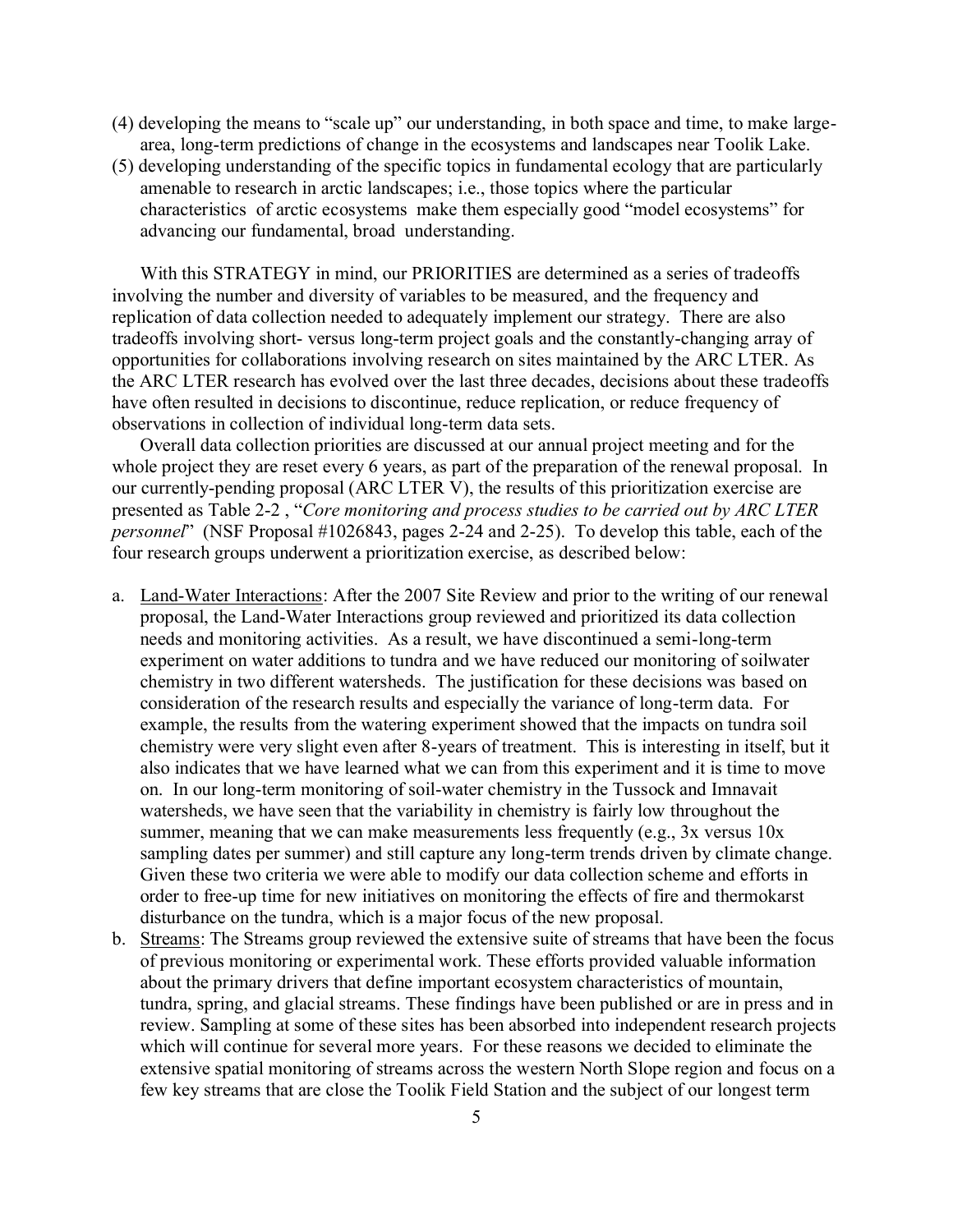monitoring (specifically the Kuparuk River and Oksrukuyik Creek). These streams are of interest for the long-term record we have maintained and because, in the case of the Kuparuk River, it will be the focus for new experiments that we outlined in the renewal proposal and that are part of two independent but related Changing Seasonality awards that focus on arctic Grayling migration (Deegan, Huryn, Peterson NSF Grant # 0902153) and on element cycling in stream networks (Bowden, Peterson, Gooseff et al. NSF Grant # 0902106).

- c. Lakes: The proposed plan for the Lakes research includes similar changes from past projects, designed to accommodate the growth and evolution of the ARC LTER project while maintaining progress toward our strategic data collection goals. For the next six years the highest priority will be placed on monitoring of lakes where active research is continuing and where new collaborations are starting. These lakes include the Inlet series and Toolik Lake itself – these two systems serve as general reference lakes and are also monitored by related projects (e.g., Crump, Kling NSF LTREB Grant # 0639805); they serve as well as references for the new research on lakes within in the Anaktuvuk River Burn site. Lake NE12 is also a high priority to continue sampling as a reference for research on thermokarst-impacted Lake NE14. Other high-priority lakes include the paired fertilized/unfertilized lakes of different sizes, E5/E6 and Fog2/Fog4. Lakes where we plan to reduce our sampling effort include those used for old manipulation experiments (e.g., lakes N1 and N2), where their long, slow recovery does not require high-frequency sampling to document. Other lakes where sampling effort will be reduced are those that were important parts of our early surveys and comparisons but that only require occasional sampling (not necessarily every year) to document long-term change and variability. We see these lakes as having a high priority but believe we now have enough knowledge to decrease the frequency in which they are sampled.
- d. Terrestrial: In the past, much of the terrestrial group's effort has been devoted to maintaining and monitoring an extensive array of long-term experimental plots. Over the years many labor intensive biomass harvests were carried out but the number of plots has now exceeded our ability to do these on a regular basis. At the same time these plots have attracted the attention of many other groups and now much of the actual research on these plots is carried out by collaborating projects; currently these projects include research by investigators Bret-Harte, Gough, Moore, Boelman, Schimel, Wallenstein, Weintraub, Rastetter, and Shaver, and there is every reason to expect these long-term experiments to continue to attract a wide array of high-quality researchers. It is thus essential to maintain these experimental plots because they attract such productive collaborations; the principal "prioritization" issue for the terrestrial group is how much effort to devote to monitoring by LTER personnel and how much to ask the collaborating projects to perform. For the next six years we will continue to maintain these experimental treatments (adding fertilizer, setting out greenhouses) but we will do only minimal microclimatic monitoring and monitoring of "greenness" (multispectral reflectance indices) as indicators of biomass. We will ask our collaborators to do most or all of the other data collection. We will continue to help in major biomass harvests as the harvests are scheduled by the collaborating projects, but will not attempt to obtain a synoptic picture of the entire experimental array. We will continue to archive all of the data from these experiments (including results from collaborating projects) in the ARC LTER data base. These changes will free up significant time for the terrestrial group to participate in maintaining the eddy flux tower operations in both burned and unburned tundra.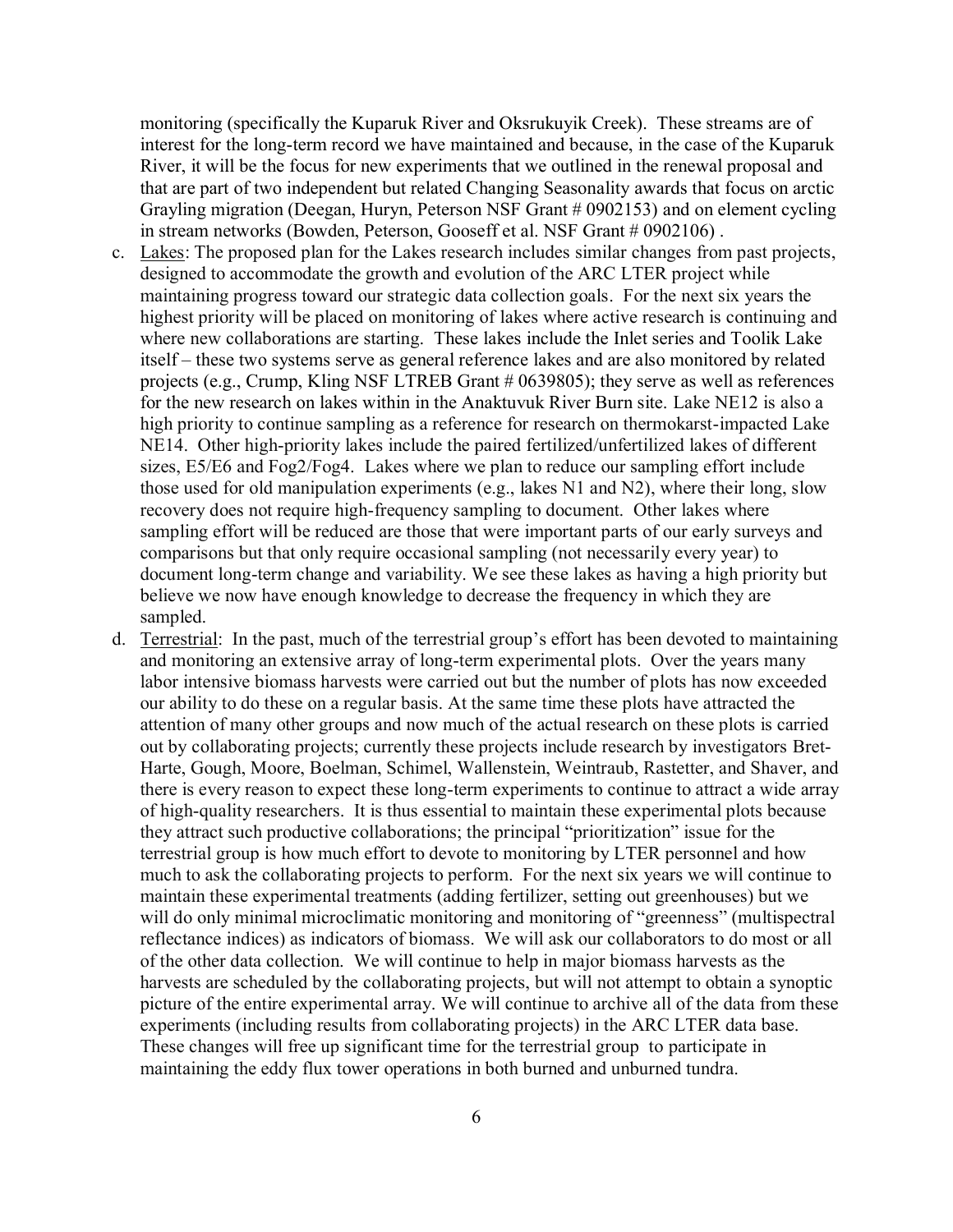Over the next six years of renewed funding, our plan is to reassess the data collection objectives outlined in our proposal (Table 2-2) at each annual winter meeting, using a prioritization process similar to that described above. Our long-term monitoring and data collection strategy and goals (defined above) are not expected to change. We do expect, though, that the individual priorities will change as our research evolves and especially as opportunities for collaboration with independently-funded projects evolve. We also expect that priorities will change as the LTER network evolves and develops opportunities for multisite and cross-site research.

### 4. Clarification of money to purchase/maintain eddy flux towers.

There are actually eight, not six, eddy flux towers currently operating or to be installed by the ARC LTER and collaborating projects in summer 2010, with continued operation in 2011-2016. This includes the three towers in the Anaktuvuk River Burn site and the three towers at Imnavait Creek that were described in our proposal, as well as one tower operating on Toolik Lake itself and one to be set up in a wetland site at the Inlet to Toolik Lake. *All of this equipment has already been purchased*, along with a considerable amount of calibration equipment, spare and replacement instruments, data loggers, and supplies. *Before the start of the renewed ARC LTER V* (December 2010), our aim is to have purchased, installed, and tested not only all the equipment needed to operate these eight towers, but also to have at least one spare for each of the major instruments (sonic anemometer, open-path  $CO<sub>2</sub>/H<sub>2</sub>O$  analyzer, short- and long-wave net radiometer, data loggers) and multiple spares for others (soil heat flux plates, PAR sensors, power supplies, etc.). In other words, we already have all the funding in hand that we need to purchase this equipment network, and most of it has actually been operating for 2 or 3 years or summers.

Funding to purchase and operate the eddy flux equipment thus far has come from four collaborating NSF grants (OPP-0808789, DBI-0829285, OPP-0632139/0632264, and OPP-085683) and from a major equipment supplement (DBI-0933922) from the NEON program to the current ARC LTER IV project. Gus Shaver, lead PI of the ARC LTER V proposal, is lead PI on all of these grants (one is a collaborative including the Woods Hole Marine Biological Laboratory and University of Alaska-Fairbanks, with MS Bret-Harte leading the UAF component).

ARC LTER project personnel are already actively involved in all aspects of maintenance and operation of these towers, in close coordination with personnel supported by these collaborating projects. We have already developed a maintenance routine and several members of the ARC LTER project have had experience with flux tower operation. Early data from these towers is already available in the **ARC LTER** data base, we have developed our own expertise as well as new methods in eddy flux data assimilation (Rastetter et al. in press), and we have published some of the early results (Rocha et al. 2009  $&$  in press).

To maintain these towers over the next 6 years, our first priority is to renew the collaborating grants (OPP-0632139/0632264 and OPP-085683) that have so far provided most of the funds for their purchase and operation. We will also pursue continued support from the NSF-NEON program, which has already provided SGER funds (DBI-0829285) to start up the Anaktuvuk River Burn research as well as supplemental funds (DBI-0933922) to purchase the  $7<sup>th</sup>$  and  $8<sup>th</sup>$ flux towers. ARC LTER personnel will continue their current involvement in field maintenance, data downloading, and data archival as they are currently doing. The main issue is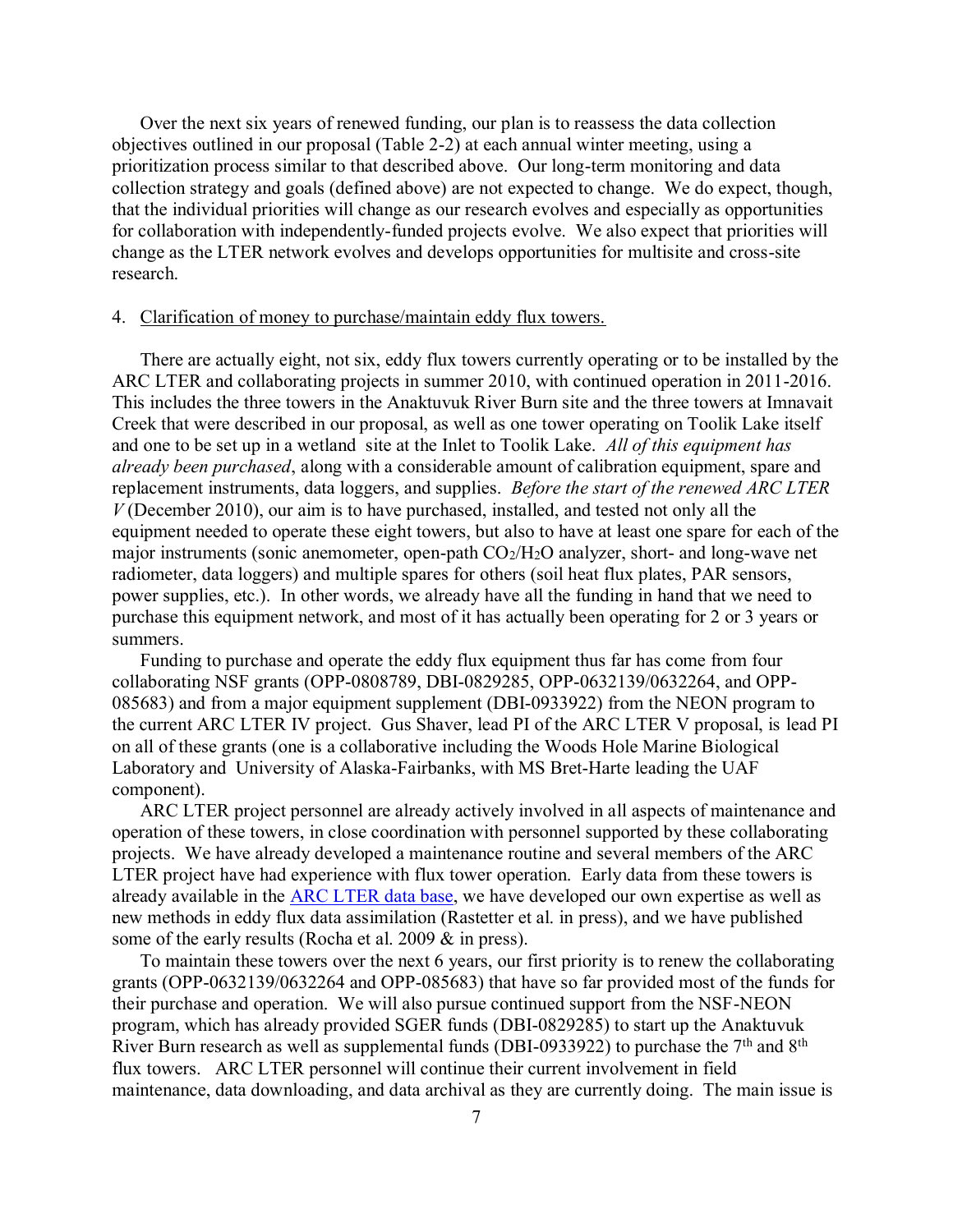what to do if we fail to renew the collaborating grants. If both of the current collaborating grants fail to be renewed and we are unsuccessful at attracting new, related projects, the ARC LTER will maintain a smaller network of towers on a reduced schedule of operation (i.e., summer only). If this is necessary, we have requested sufficient helicopter time in our logistics request to accommodate this work (see proposal Budget Explanation section). The major additional costs here will be the personnel costs associated with tower and instrument maintenance, but because LTER personnel are already contributing significantly to these tasks (and we are already involved with management and archival of data from these towers), the additional costs of taking over the tower operations completely are small. If necessary, we believe we can accommodate these costs within the prioritized monitoring and data collection plan described in response to Question 3 above and in the renewal proposal (Table 2-2).

### 5. How will different research groups be integrated?

Integration among the four ARC LTER research groups will be achieved through a series of synthesis activities at the watershed scale. Our research design, focused on comparisons among contrasting kinds of watersheds, is intended to facilitate this integration, as is the collocation of research by all groups in common watersheds. We chose this design deliberately, in part because this was one of the principal recommendations of our 2007 Site Review, but also because we believe it is clearly timely and appropriate for ARC LTER at this stage in its evolution. Watershed or catchment-scale integration is also particularly appropriate to our new focus on how large disturbances introduce a new kind of large-area "patch dynamics" to the North Slope landscape. Apparently what we did not explain fully in the proposal is exactly what *kinds* of synthesis we intend to pursue (i.e., which topics), and what steps we will take to go from data to synthesis.

One key topic, probably the first we will focus on, will be a synthesis of carbon, water, and nitrogen budgets (and perhaps other elements as data are available) in contrasting whole watersheds including both terrestrial and aquatic components. Our overall design is ideally suited to this as it includes research in watersheds of different geologic ages, with and without lakes, and with and without wildfire (see proposal for details). The synthesis of terrestrial and aquatic research on budgets will allow us to identify, for example, the locations and relative importance of inputs and outputs of C and N to the whole landscape. We will be able to quantify losses from land to water as components of C and N budgets in greater detail and with greater accuracy than ever before, something we have been trying to do for decades (e.g., Kling et al 1991, Yano et al. 2010).

A second key topic for synthesis is the analysis of variation in aquatic communities in relation to variation in terrestrial vegetation and soils in contrasting watersheds (and subwatersheds). This, again, is a subject we have been working around the edges of for many years (summaries available in the ARC synthesis volume), but we have never actually brought together the data collected by the separate research groups.

A third topic is that of "tipping points" and resilience in the structure and function of whole tundra watersheds. Here our long-term observations of the recovery (or change to a new ecosystem state ) of burned and thermokarst-impacted watersheds will include observations of the changing interactions among terrestrial and aquatic components. Viewing burned and thermokarst-impacted watersheds as large, whole-catchment manipulations, we can extend to a much broader scale our past research on "tipping points" associated, for example, with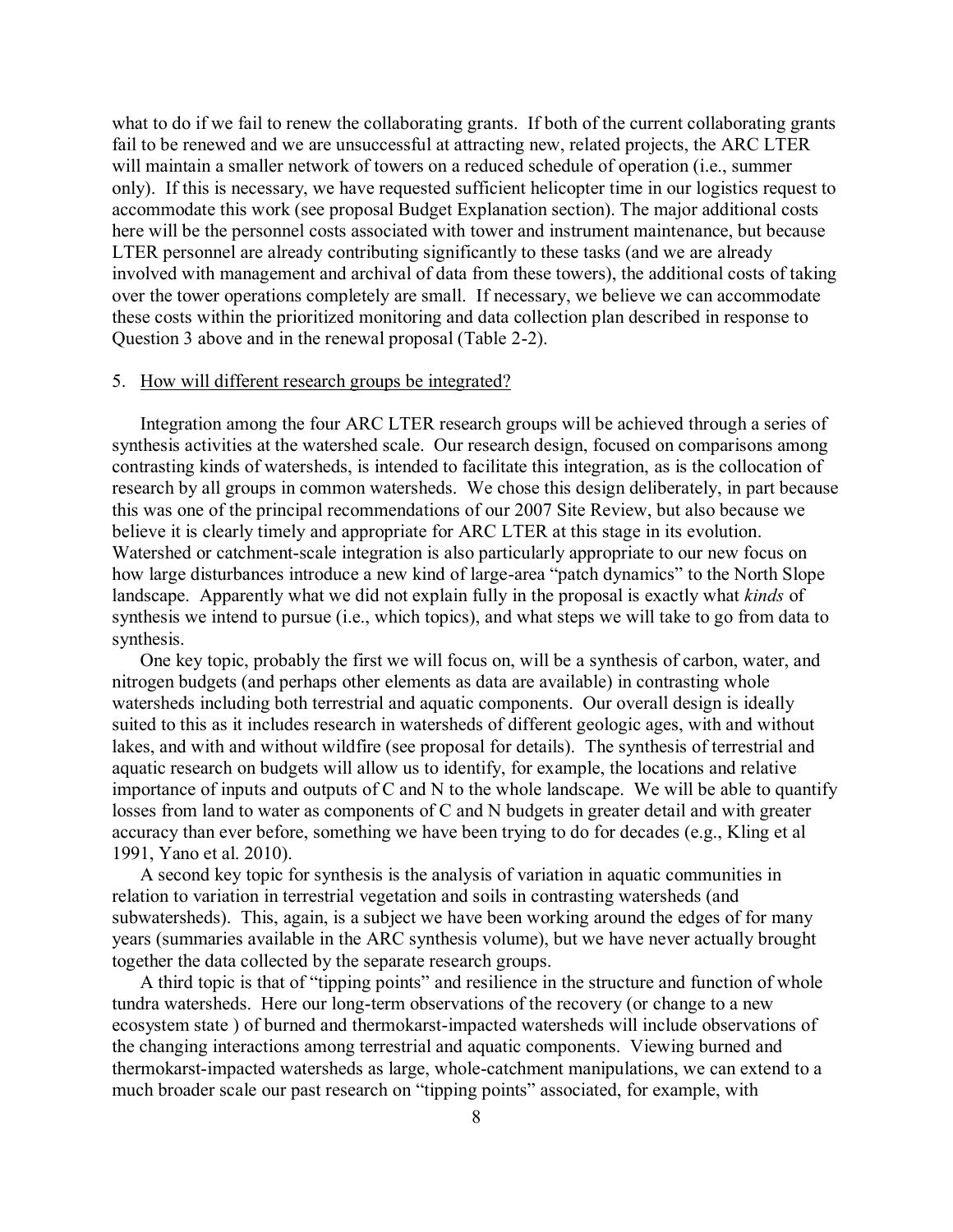conversion of streams from no-moss to moss-dominated systems (Bowden et al. 1999, Slavik et al. 2004) or of tundra from mixed communities to shrub-dominated systems (Shaver et al. 2001, Bret-Harte et al. 2009).

As described in the proposal, we have set aside funds for promoting these synthesis activities by supporting a number of small workshops involving ARC LTER collaborators. We will also include cross-research group synthesis workshops as part of every annual winter meeting. Finally, as described in the proposal we have agreed with the BNZ LTER site to hold a joint synthesis workshop on "direct and indirect effects of climate change", probably in the third year of the renewed project (2013 or 2014).

## 6. Consider a stronger development of the soil microbiology work.

We agree strongly that additional and new research on soil microbiology represents an important opportunity and a priority for the ARC LTER. We have worked to promote research on this topic in the past and plan to promote collaborations with microbiologists in several ways in the future. Discussion of this past work and future plans was left out of the proposal, largely due to lack of space.

There are several components to our current and planned research on soil microbiology. In general this work is done by collaborating projects, which use the long-term experiments and monitoring plots that are maintained by the ARC LTER for much of their sampling and comparisons. LTER personnel contribute by maintaining the experimental treatments, by maintaining the data base about the experiments, by maintaining key long-term environmental observations, and by collecting key data on vegetation, soils, and biogeochemistry that facilitate integration of the microbiological research into our understanding of whole tundra ecosystems.

At present we have several projects collaborating with the LTER with a focus on soil microbiology. One project is a collaborative involving Josh Schimel, Mike Weintraub, Matt Wallenstein, and Ed Rastetter on "The Changing Seasonality of Tundra Nutrient Cycling: Implications for Ecosystem and Arctic System Functioning." This project builds largely on Schimel's long history of research in soil microbiology at Toolik Lake, most recently with a focus on microbial activity during the winter. The work includes characterization of microbial communities using molecular methods as well as documentation of microbial metabolism and role in carbon and nutrient mineralization on a year-round basis. One of Schimel's graduate students, Seeta Sistla, is also working on the ARC LTER's long-term fertilizer and greenhouse experiments to describe and interpret changes in soil microbial communities and activity in relation to changes in vegetation. Another student, Julie Deslippe of the University of British Columbia, finished a Ph.D. dissertation in 2009 in which she used <sup>13</sup>C labeling to trace the fate of recently-fixed C into soil microbes including fungi and bacteria. John and Erik Hobbie and their student, Julie Shamhart (University of New Hampshire) recently completed a study of C and N cycling through mycorrhizae. Finally, the work of John Moore and colleagues on soil food webs includes, importantly, the documentation of changes in these foods webs in response to our longterm fertilization and other treatments, changes that depend strongly on a switch from "fungalbased" to "bacterial-based" food webs.

The project by Schimel and colleagues ("Changing Seasonality") will continue for another three years, as will a new project by John Moore and Laura Gough on "A Biotic Awakening: How do Invertebrates, Microbes, and Plants determine Soil Organic Matter Responses to Release from Nutrient Limitation in Arctic Tundra?" (OPP-0909441/0909507). One particular